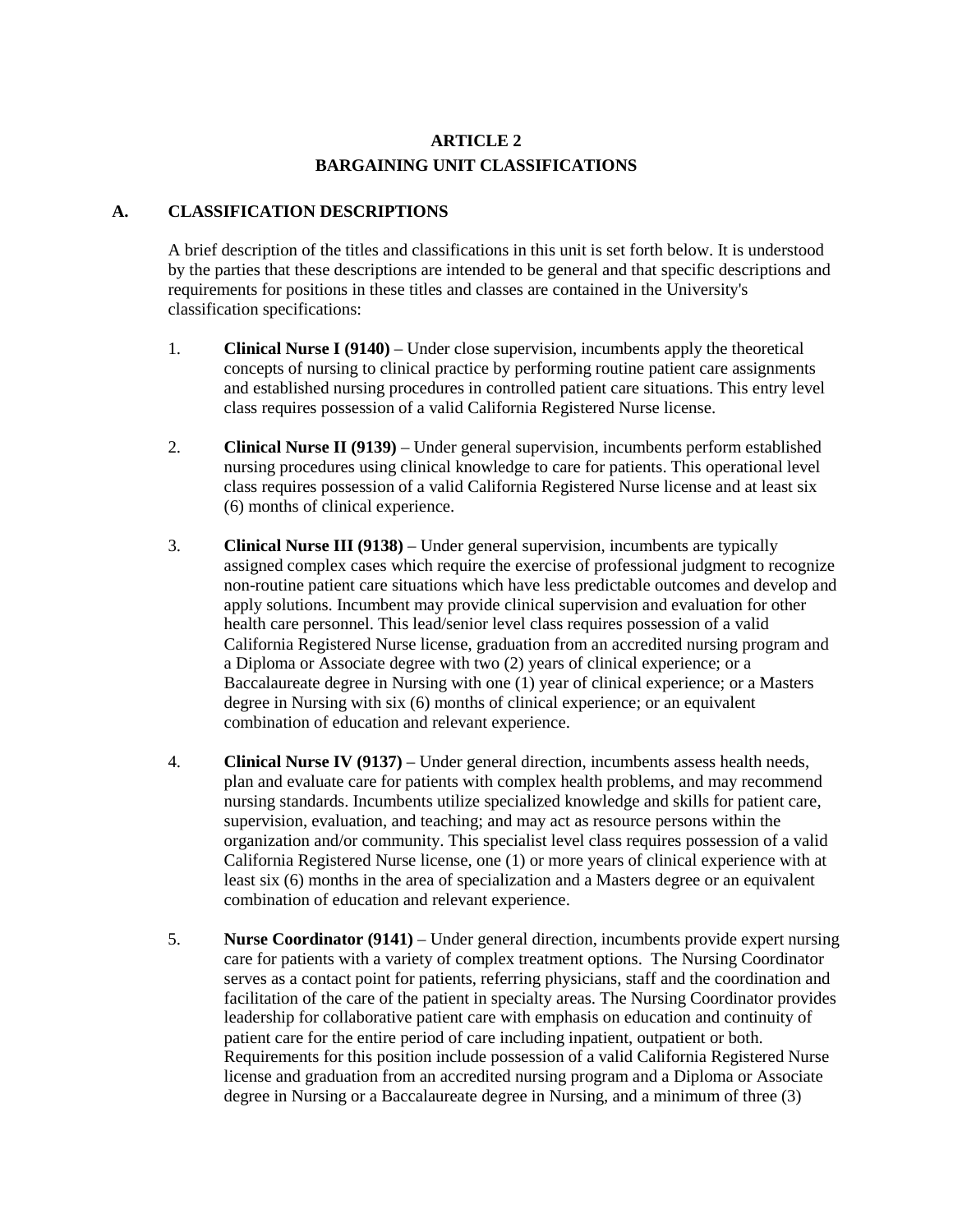years of clinical experience, or an equivalent combination of education and relevant experience. One year of clinical experience must be in the area of specialization.

- 6. **Nurse Practitioner I (9148)** Under supervision, incumbents in accordance with standardized procedures, perform physical examinations and treat common episodic and chronic health care problems with an emphasis on health maintenance and disease prevention through education and counseling. This entry level class requires possession of a valid California Registered Nurse license and current certification as a Nurse Practitioner in accordance with applicable law. Other specific qualifications may also be required by individual user departments.
- 7. **Nurse Practitioner II (9147**) Under direction, in accordance with standardized procedures, incumbents perform operational level duties with major emphasis on ongoing direct patient care delivery. Assignments at this level may include patients who present chronic and/or episodic health problems, responsibility for occasional community teaching programs, participation in program planning, and development of patient education information. This class requires possession of a valid California Registered Nurse license and current certification as a Nurse Practitioner in accordance with applicable law. A Masters degree or an equivalent combination of education and relevant experience, and/or other specific qualifications may also be required by individual user departments.
- 8. **Nurse Practitioner III (9146)** Under general direction, in accordance with standardized procedures, incumbents can be assigned continuing responsibility for leading a group of Nurse Practitioners or are designated expert resource persons on the basis of their advanced academic specialization and/or clinical experience. This specialist or "expert" level class requires possession of a valid California Registered Nurse license and current certification as a Nurse Practitioner in accordance with applicable law. A Masters degree or an equivalent combination of education and relevant experience and/or other specific qualifications may also be required by individual user departments.
- 9. **Administrative Nurse I (9134)** Under supervision, incumbents utilize theoretical management concepts and leadership skills in defined areas of assigned administrative responsibility. This entry level into the administrative series requires possession of a valid California Registered Nurse license and a Diploma or Associate degree with two (2) years clinical experience; or a Baccalaureate degree with one (1) year of clinical experience; or a Masters degree with six (6) months of clinical experience; or an equivalent combination of education and relevant experience.
- 10. **Nurse Anesthetist (9144)** Under supervision, incumbents administer anesthetics to patients undergoing surgical and obstetrical procedures and perform other related duties as required. This operational level class requires possession of a valid California Registered Nurse license and current certification as a Nurse Anesthetist in accordance with applicable law.
- 11. **Senior Nurse Anesthetist (9143)** Under general supervision, incumbents in addition to performing the range of duties outlined for Nurse Anesthetists, can be assigned lead responsibilities over Nurse Anesthetists or are specifically assigned the more difficult and demanding cases as recognized by the American Society of Anesthesiologists. This lead/senior level class requires possession of a valid California Registered Nurse license, current certification as a Nurse Anesthetist in accordance with applicable law; and two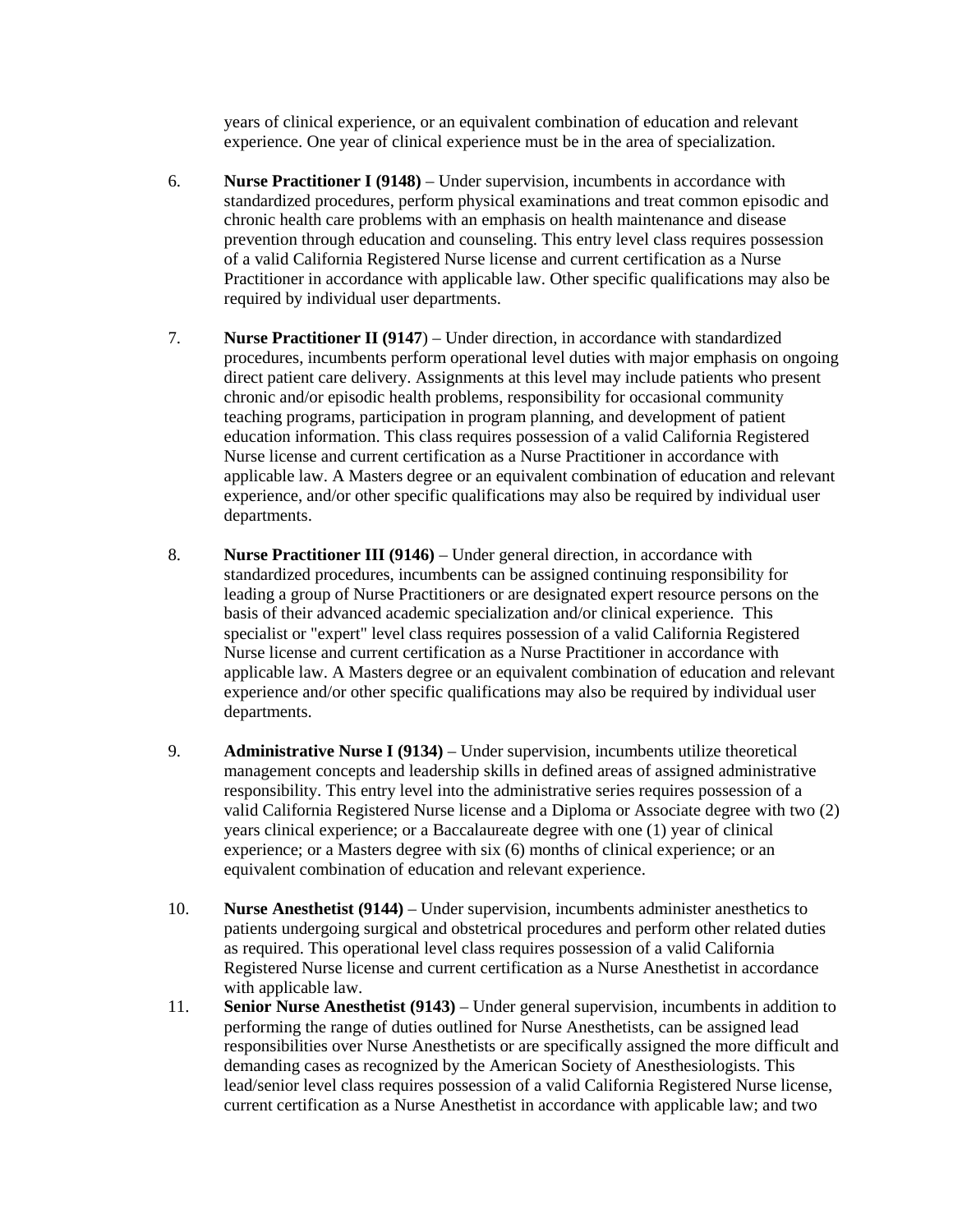(2) years of experience or an equivalent combination of relevant experience and additional education.

- 12. **Transplant Coordinator I (9110)** Under general supervision, the Transplant Coordinator acts in conjunction with the transplant medical team to ensure the consistent and thorough evaluation of the potential transplant candidate, and liaison functions with organ procurement agencies, and provision of interdisciplinary care. This lead classification requires possession of a current California Registered Nurse license, graduation from an accredited nursing program and a Diploma, Associate or B.S. degree with two (2) years of critical care experience or related experience; or an equivalent combination of education and relevant experience.
- 13. **Transplant Coordinator II (9111)** Under general supervision, incumbents in addition to performing the range of duties outlined for Transplant Coordinator I, the Transplant Coordinator II position are required to perform data collection for clinical management and certification requirements, development of educational materials and programs for patients, nursing staff and physicians. Develop clinical protocols, and policy and procedures, and perform community education and public relations.

Current California Registered Nurse license, graduation from an accredited nursing program with two (2) years of critical care experience or related experience; or an equivalent combination of education and relevant experience, and a Master's degree or an equivalent combination of education and relevant experience; appropriate specialty certification and 3 years of transplant coordinator experience; or 2 years of UCLA transplant coordinator experience.

- 14. **Nurse (742.1)** The incumbent is responsible for the care and comfort of patients being treated in the Biology and Medicine Division at the Lawrence Berkeley Laboratory; assists the physician with examinations and with the administration of treatment and medication; prepares the patient for the physician's examination and may discuss treatment instructions with the patient. Graduation from an accredited school of nursing and current licensure as a Registered Nurse in the State of California is required.
- 15. **Occupational Health Nurse I (600.1)** Under supervision, the incumbent performs nursing duties in the Medical Department at the Lawrence Berkeley Laboratory, renders skilled first-aid or treatment as necessary in cases of accident or illness; is required to act in emergencies exercising judgment both in selecting appropriate treatment for serious conditions and determining the urgency of further medical attention; assists in employee physical examinations, may be in charge of an activity within the Medical Services Department. Graduation from an accredited school of nursing and current licensure as a Registered Nurse in the State of California is required.
- 16. **Occupational Health Nurse II (600.2)** Under general supervision, the incumbent schedules and directs the activities of assigned personnel at the Lawrence Berkeley Laboratory; insures proper management and disposition of Nurse medical problems, preparation of accurate descriptive records, availability of medical supplies and equipment, and implementation of administrative procedures required by medical services practices; assists in employee physical examinations; and performs the duties of an Occupational Health Nurse I; is normally in charge of a shift. Graduation from an accredited school of nursing and current licensure as a Registered Nurse in the State of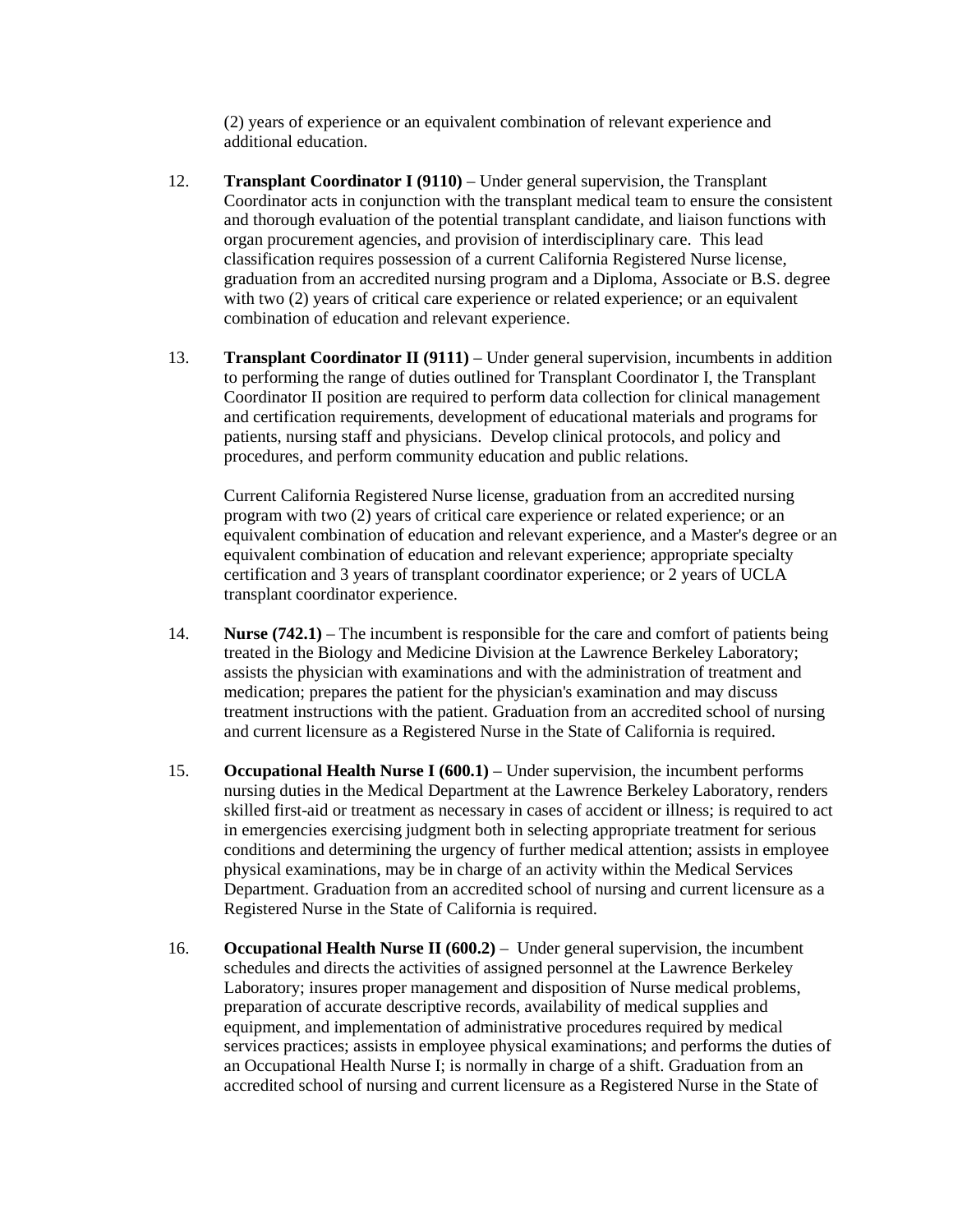California is required.

- 17. **Home Health Nurse I (9118) –** Under general supervision, incumbents provide direct inhome nursing care in accordance with established nursing procedures. Incumbents make independent nursing practice decisions based on changes in patient condition and identification of new patient problems and needs. This operational level in the home health series requires the possession of a valid California Registered Nurse license.
- 18. **Home Health Nurse II (9117)** Under direction, in accordance with standardized procedures, incumbents coordinate and manage the care of a group of home health patients from admission to discharge, including but not limited to developing plans of care, assignment and assessment of appropriate health care team members to meet patient's needs, and to ensure defined patient outcomes are reached through collaboration with other health care disciplines. Incumbents are also responsible for presenting case conferences, new employee orientation, and participation in quality improvement activities. This lead/senior level class requires the possession of a valid California Registered Nurse license.
- 19. **Home Health Nurse III (9116)** Under general direction, incumbents assess health needs, plan and evaluate care for patients exhibiting more complex problems with less predictable outcomes. Incumbents utilize specialized knowledge and skills for patient care, supervision, evaluation, leadership in quality improvement activities, policy and procedure development for specialty areas, and scientific inquiry in home health nursing. Incumbents also act as a resource and educator for Home Health Nurses in their specialty areas. This specialist/expert level class requires the possession of a valid California Registered Nurse license and graduation from an accredited nursing program.

## **B. CHARGE NURSE**

- 1. "Charge Nurse" is a working title that describes work assigned to bargaining unit Nurses in addition to their staff Nurse responsibilities. Charge Nurses coordinate the work of other Nurses and serve as lead resource Nurses to resolve problems, provide direction for personnel, and prioritize and facilitate work flow to ensure timely provision of services.
- 2. The University may temporarily assign charge responsibilities to Nurses in addition to the staff Nurse duties normally assigned to their classification; and the University will pay the charge Nurse differential found in Appendix A.
- 3. The University's determination of the necessity to temporarily assign, or not to assign, charge Nurse responsibilities is not subject to the Grievance and Arbitration provisions of this contract.
- 4. Charge Nurses are not assigned the authority to hire, transfer, suspend, lay off, recall, promote, discharge, reward or discipline other Nurses, or responsibility to adjust their grievances or effectively recommend such action, as these are non-bargaining unit supervisory responsibilities.

## **C. MOVEMENT BETWEEN JOBS**

1. Advancement from Clinical Nurse I to Clinical Nurse II and Nurse Practitioner I to Nurse Practitioner II shall be contingent upon the completion of six (6) months of satisfactory